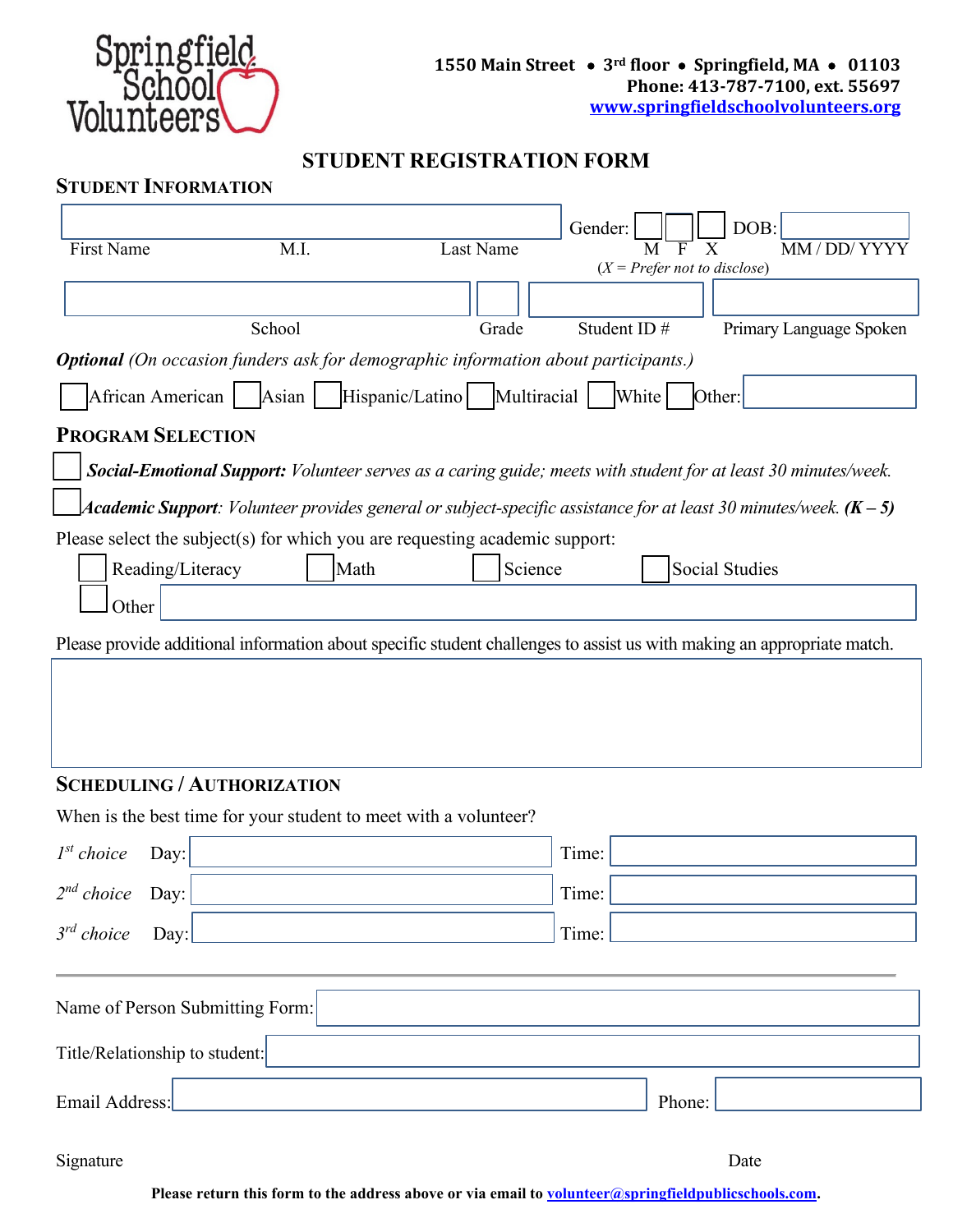

## **PARENT / GUARDIAN CONSENT FORM**

Dear Parent/Guardian:

Your son or daughter is being considered for participation in one or more of the programs of Springfield School Volunteers (SSV). SSV is dedicated to the safety of our students and volunteers. Due to the COVID-19 pandemic, all volunteer work with students will take place remotely, via an approved video conferencing platform. In order for your child to participate in remote programming, you must provide a valid email address.

Please note that on occasion, SSV is required to share information with funders about the progress of students receiving support through its programs. Additionally, individual volunteers working with students may ask for information about those students for the sole purpose of promoting academic success and providing targeted assistance and support.

You or your child may be asked to complete surveys to help us evaluate the benefits and effectiveness of our programs and services. Your child's information will be kept confidential. Only a summary of results from multiple student surveys will be shared or used to help us strengthen our programs.

Occasionally, SSV photographs or videotapes students participating in its programs and uses those images for public relations or recruitment purposes.

#### **Springfield Public Schools Data Sharing Consent:**

By signing below, I, the authorized parent/guardian of

PARENT/GUARDIAN NAME (Print)

**\_\_\_\_\_\_\_\_\_\_\_\_\_\_\_\_\_\_\_\_\_\_\_\_\_\_\_\_\_\_\_\_\_\_** , authorize SSV to share written information regarding my child's

STUDENT NAME/ STUDENT ID (Print)

participation and performance in his/her assigned volunteer program. Further, I authorize Springfield Public Schools (SPS) to disclose to SSV information in my student's record, including but not limited to my child's enrollment, attendance, behavior and academic performance.

I understand that the purpose of allowing this information to be shared between SPS and SSV is to enable both SSV and SPS to improve the quality and alignment of services and education for my child. I also understand that the shared information will be stored in a secure, password-protected electronic database maintained by the Springfield Public Schools and only accessible to those with authorized access.

I understand that SSV will generally disclose only non-identifiable, student data that may include information about my child. I further understand that SSV may disclose data specific to my child only with the volunteer with whom my child is working.

In the event my child is no longer enrolled in the Springfield Public Schools or ceases participation in SSV's programs or services, within a reasonable period of time both organizations will terminate all information sharing about my child. Both organizations will also terminate any information sharing about my child if I revoke this authorization in writing and delivered to Springfield Public Schools and SSV.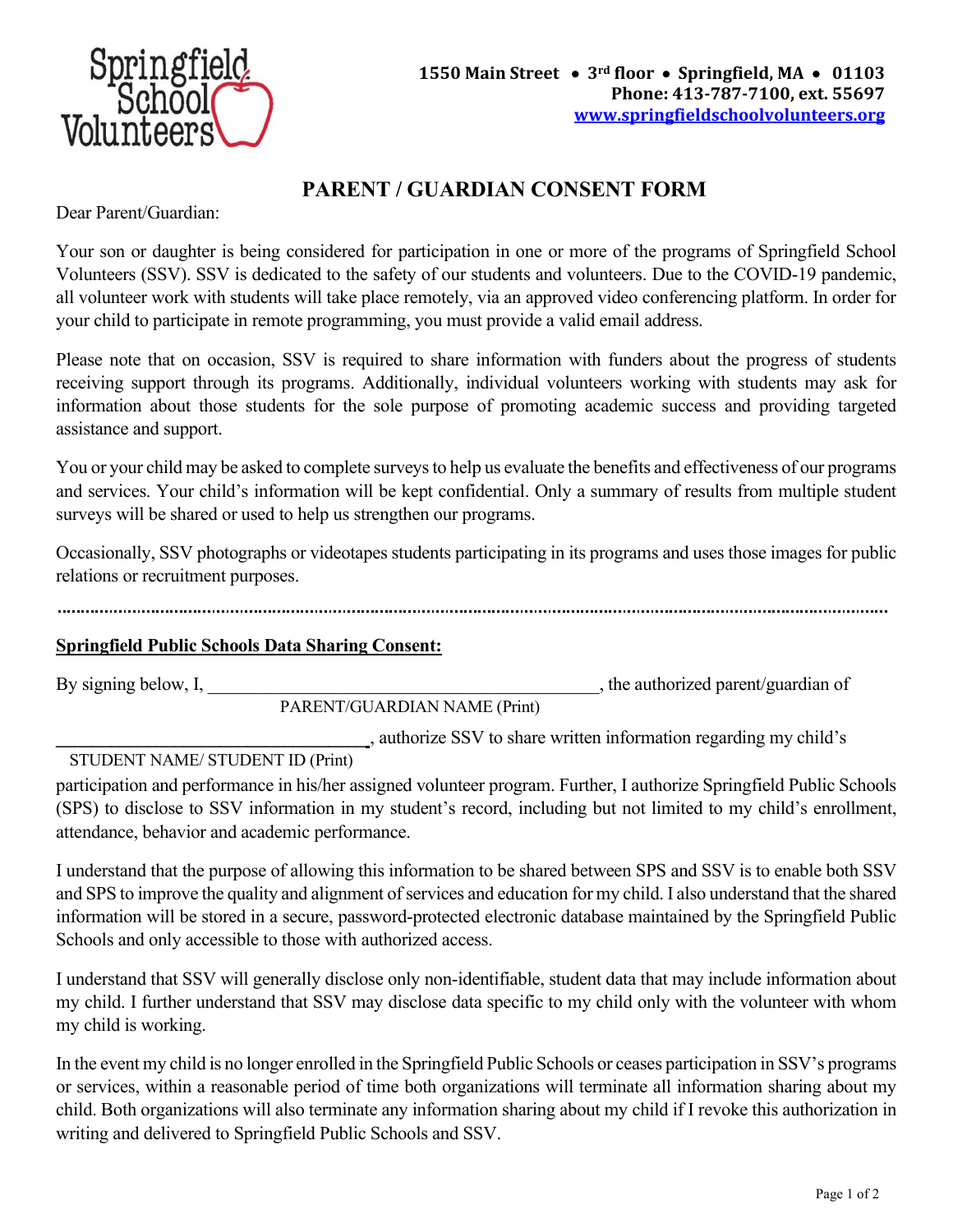#### **Please initial and sign below to indicate your permission:**

| Data Sharing Consent section above.                         | I understand and agree with the information included in the Springfield Public Schools                                               |                         |                          |  |  |  |  |  |
|-------------------------------------------------------------|--------------------------------------------------------------------------------------------------------------------------------------|-------------------------|--------------------------|--|--|--|--|--|
|                                                             | I give permission for my child to participate in SSV's programs.                                                                     |                         |                          |  |  |  |  |  |
|                                                             | I give permission for my child to participate in SSV's virtual programs and will provide<br>a valid email address below as required. |                         |                          |  |  |  |  |  |
|                                                             | SSV and/or my child's volunteer may have access to my child's academic data.                                                         |                         |                          |  |  |  |  |  |
|                                                             | My child may complete program evaluation tools at the request of SSV.                                                                |                         |                          |  |  |  |  |  |
| for public relations or recruitment purposes.               | My child may be photographed/videotaped, and those images may be used by SSV                                                         |                         |                          |  |  |  |  |  |
|                                                             | My child's first name may be included in print with his/her image.                                                                   |                         |                          |  |  |  |  |  |
| The statement below applies to male students only. **<br>** |                                                                                                                                      |                         |                          |  |  |  |  |  |
|                                                             | In the event that a male volunteer is not available, my child may be matched with a female adult.                                    |                         |                          |  |  |  |  |  |
|                                                             |                                                                                                                                      |                         |                          |  |  |  |  |  |
| <b>STUDENT NAME (Print)</b>                                 | STUDENT ID NUMBER                                                                                                                    | PRIMARY LANGUAGE SPOKEN |                          |  |  |  |  |  |
| PARENT/GUARDIAN NAME (Print)                                |                                                                                                                                      | PRIMARY LANGUAGE SPOKEN |                          |  |  |  |  |  |
| <b>MAILING ADDRESS</b>                                      | <b>CITY</b>                                                                                                                          | <b>STATE</b>            | <b>ZIP CODE</b>          |  |  |  |  |  |
|                                                             | BEST EMAIL ADDRESS (This is where we will send notifications, invitations, surveys, etc.)                                            |                         | <b>BEST PHONE NUMBER</b> |  |  |  |  |  |
| <b>ALTERNATE EMAIL ADDRESS</b>                              |                                                                                                                                      | ALTERNATE PHONE NUMBER  |                          |  |  |  |  |  |
| PARENT/GUARDIAN SIGNATURE                                   |                                                                                                                                      |                         | <b>DATE</b>              |  |  |  |  |  |

This form will be kept on file at the school and a copy in the SSV office.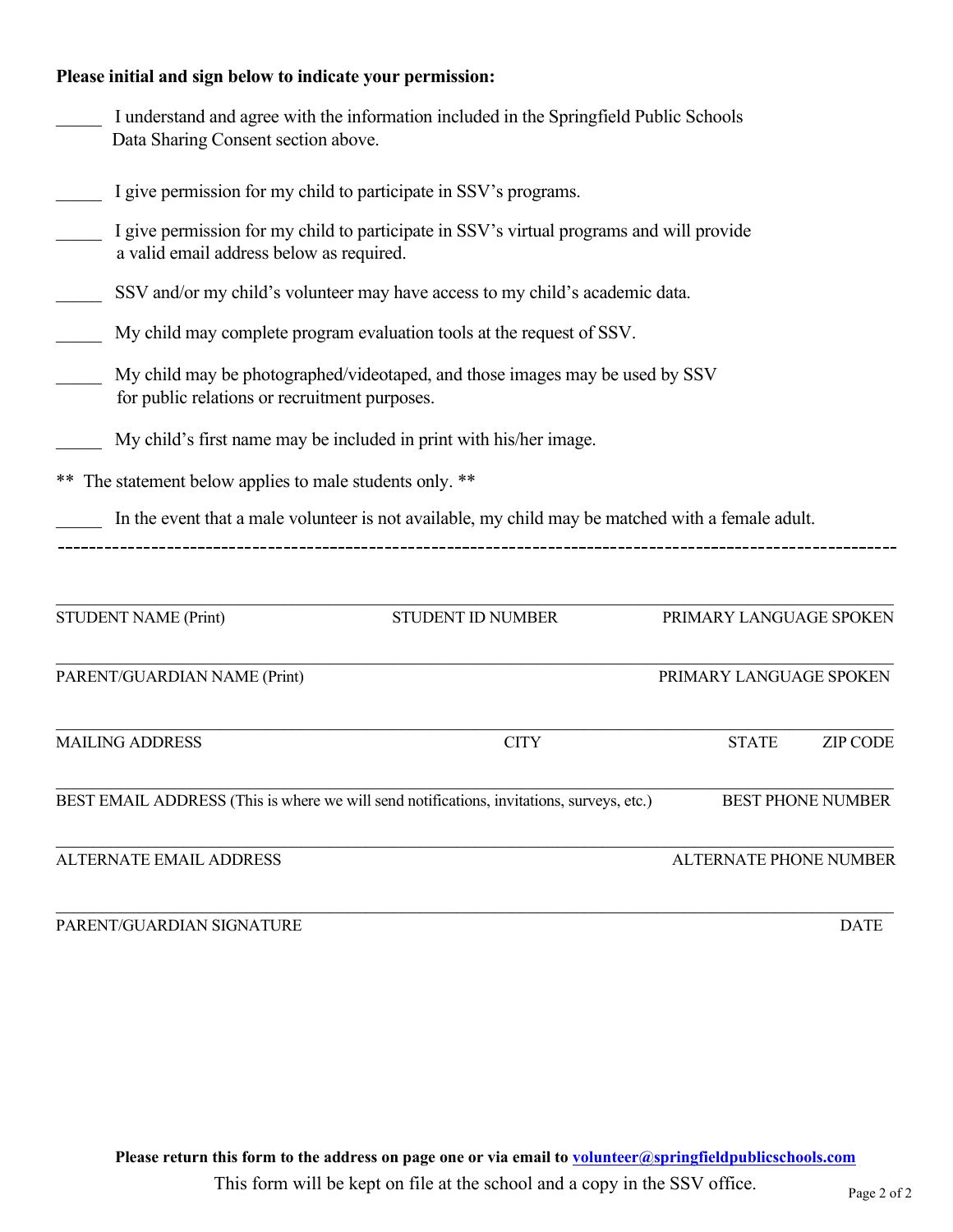

### **FORMULARIODE REGISTRODEESTUDIANTE**

#### **INFORMACIÓN DEL ESTUDIANTE**

|                         |                                    |                                                                                                                |              | Género: |                                  |                          |
|-------------------------|------------------------------------|----------------------------------------------------------------------------------------------------------------|--------------|---------|----------------------------------|--------------------------|
| Nombre                  |                                    | M.I.                                                                                                           | Apellido     |         | М<br>$(X$ - Prefiere no revelar) | Fecha de Nacimiento<br>X |
|                         |                                    |                                                                                                                |              |         |                                  |                          |
|                         | Escuela                            |                                                                                                                | Grado        |         | ID de Estudiante                 | Idioma primario hablado  |
|                         |                                    | <b>Opcional</b> (en ocasiones, los financiadores piden información demográfica sobre los participantes.)       |              |         |                                  |                          |
| Afroamericano           | Asiático                           | Hispano/Latino                                                                                                 | Multirracial |         | Blanco                           | Otro:                    |
|                         | <b>SELECCIÓN DE PROGRAMAS</b>      |                                                                                                                |              |         |                                  |                          |
|                         | 30 minutos/semanal.                | Apoyo Social-Emocional: Un voluntario sirve como guía atento; se reúne con un estudiante durante al menos      |              |         |                                  |                          |
|                         | 30 minutos/semanal. $(K-5)$        | Apoyo Académico: Un voluntario proporciona asistencia general o asignatura-específica durante al menos         |              |         |                                  |                          |
|                         |                                    | Seleccione la asignatura(s) para la que está solicitando apoyo académico:                                      |              |         |                                  |                          |
| Lectura                 |                                    | Matematica                                                                                                     | Ciencia      |         | Ciencias Sociales                |                          |
| Otro                    |                                    |                                                                                                                |              |         |                                  |                          |
| coincidencia apropiada. |                                    | Proporcione información adícional sobre los desafíos específicos de los estudiantes para ayudarnos a hacer una |              |         |                                  |                          |
|                         |                                    |                                                                                                                |              |         |                                  |                          |
|                         |                                    |                                                                                                                |              |         |                                  |                          |
|                         | PROGRAMACIÓN / AUTORIZACIÓN        |                                                                                                                |              |         |                                  |                          |
|                         |                                    | ¿Cuándo es el mejor momento para que su estudiante se reúna con un voluntario?                                 |              |         |                                  |                          |
| Eleción 1               | Día:                               |                                                                                                                |              | Horas:  |                                  |                          |
| Eleción 2               | Día:                               |                                                                                                                |              | Horas:  |                                  |                          |
| Eleción 3               | Día:                               |                                                                                                                |              | Horas:  |                                  |                          |
|                         |                                    | Nombre de la persona que presenta este formulario de registro:                                                 |              |         |                                  |                          |
|                         | Título/Relación con el estudiante: |                                                                                                                |              |         |                                  |                          |

Correo Electrónico: Teléfono: Teléfono:

Firma: Fecha: Fecha: Fecha: Fecha: Fecha: Fecha: Fecha: Fecha: Fecha: Fecha: Fecha: Fecha: Fecha: Fecha: Fecha

**Por favor vuelta este formulario a la dirección anterior o a través de correo electrónico volunteer@springfieldpublicschools.com.**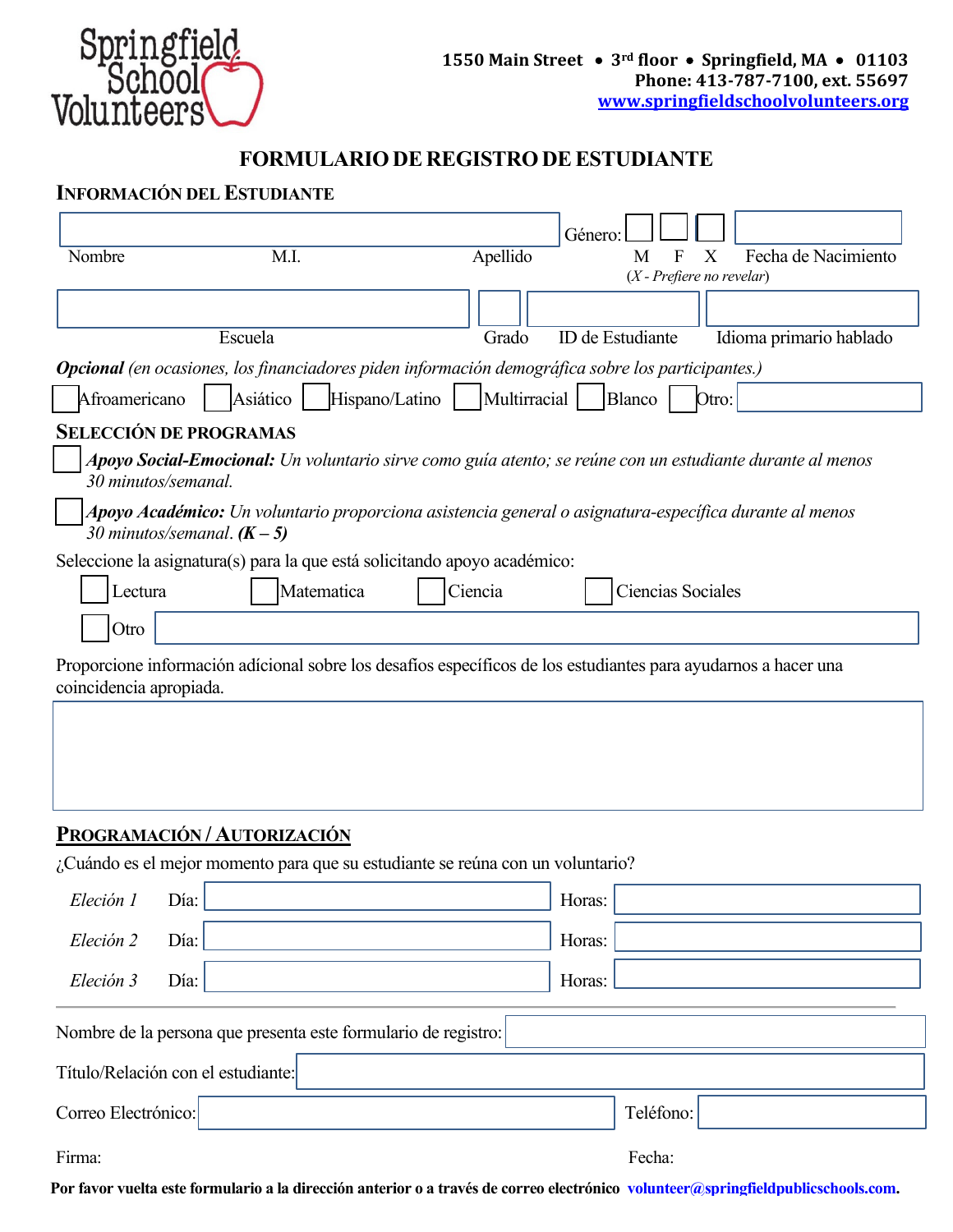

# **CONSENTIMIENTO DEL PADRE/GUARDIAN**

Queridos Padres/Guardian:

Su hijo o hija ha sido seleccionada participar en uno o más de los programas de Springfield School Volunteers (SSV) donde puede incluyir programas nuevas or avansadas que pueden incluir programas nuevos o mejorados que se ofrecerán a través de plataformas electrónicas y aprobadas.

Por favor note que, en ocasiones, es necesario (y se requiere) que SSV compartir información con financiadores acerca del progreso de los estudiantes que reciben apoyo a través de sus programas. Además, los voluntarios que trabajan con los estudiantes a veces solicitan información sobre los estudiantes con el único propósito de promover el éxito académico y prestación de apoyo y asistencia.

A veces usted o el estudiante puede pedir completar encuestas que nos ayuden a evaluar los beneficios y efectividad de nuestros programas y servicios. Información de su hijo o hija se mantendrá confidencial. Sólo un resumen de los resultados de múltiples estudios de estudiante será compartido o usado que nos ayude a fortalecer el programa.

En ocasiones, SSV fotografías o videocintas de los estudiantes que participan en sus programas y utiliza esas imágenes con fines de reclutamiento o relaciones públicas.

#### **Consentimiento de intercambio de datos de las escuelas de Springfield públicas:**

Al firmar abajo yo, **\_\_\_\_\_\_\_\_\_\_\_\_\_\_\_\_\_\_\_\_\_\_\_\_\_\_\_\_\_\_\_\_\_\_\_\_\_\_\_\_\_\_\_\_\_\_\_\_\_\_\_\_\_\_\_\_\_\_**, el padre autorizado de Nombre del PADRE/Guardian (impresión) **\_\_\_\_\_\_\_\_\_\_\_\_\_\_\_\_\_\_\_\_\_\_\_\_\_\_\_\_\_\_\_\_\_\_\_\_\_\_\_\_\_\_\_\_\_\_\_\_**, autoriza SSV compartir información por escrito sobre

(Nombre del estudiante/número de estudiante ID (impresión)

la participación y desempeño en su programa de voluntariado asignado mi hijo o hija con las escuelas públicas de Springfield. Además, autorizo a las escuelas públicas de Springfield a revelar la información en mi expediente académico, incluyendo, pero no limitado a mi hijo la inscripción, asistencia, comportamiento y rendimiento académico con Springfield School Volunteers.

Entiendo que el propósito de permitir que esta información sea compartida entre las escuelas públicas de Springfield y Springfield School Volunteers para permitir y mejorar la calidad y el alineamiento de servicios y educación para el estudiante. También entiendo que la información compartida será almacenada en una base electrónica segura, protegida por contraseña mantenida por las escuelas públicas de Springfield y sólo accesible a aquellos que tienen acceso autorizado.

Entiendo que Springfield School Volunteers generalmente revelará datos alumno agregado solamente no identificable que pueden incluir información con respecto a mi hijo o hija. Sin embargo, entiendo que Springfield School Volunteers puede revelar datos específicos a mi hijo o hija sólo con el voluntario con el que trabaja mi hijo o hija.

En caso de que mi hijo hija ya no está inscrito en las escuelas públicas de Springfield o deja de participar en programas o servicios de SSV, en un plazo razonable de tiempo ambas organizaciones terminarán toda la información de distribución acerca de mi hijo o hija. Ambas organizaciones también terminarán cualquier información que compartir sobre mi hijo o hija si revoco esta autorización por escrito y entregado a las escuelas públicas de Springfield y Springfield School Volunteers.